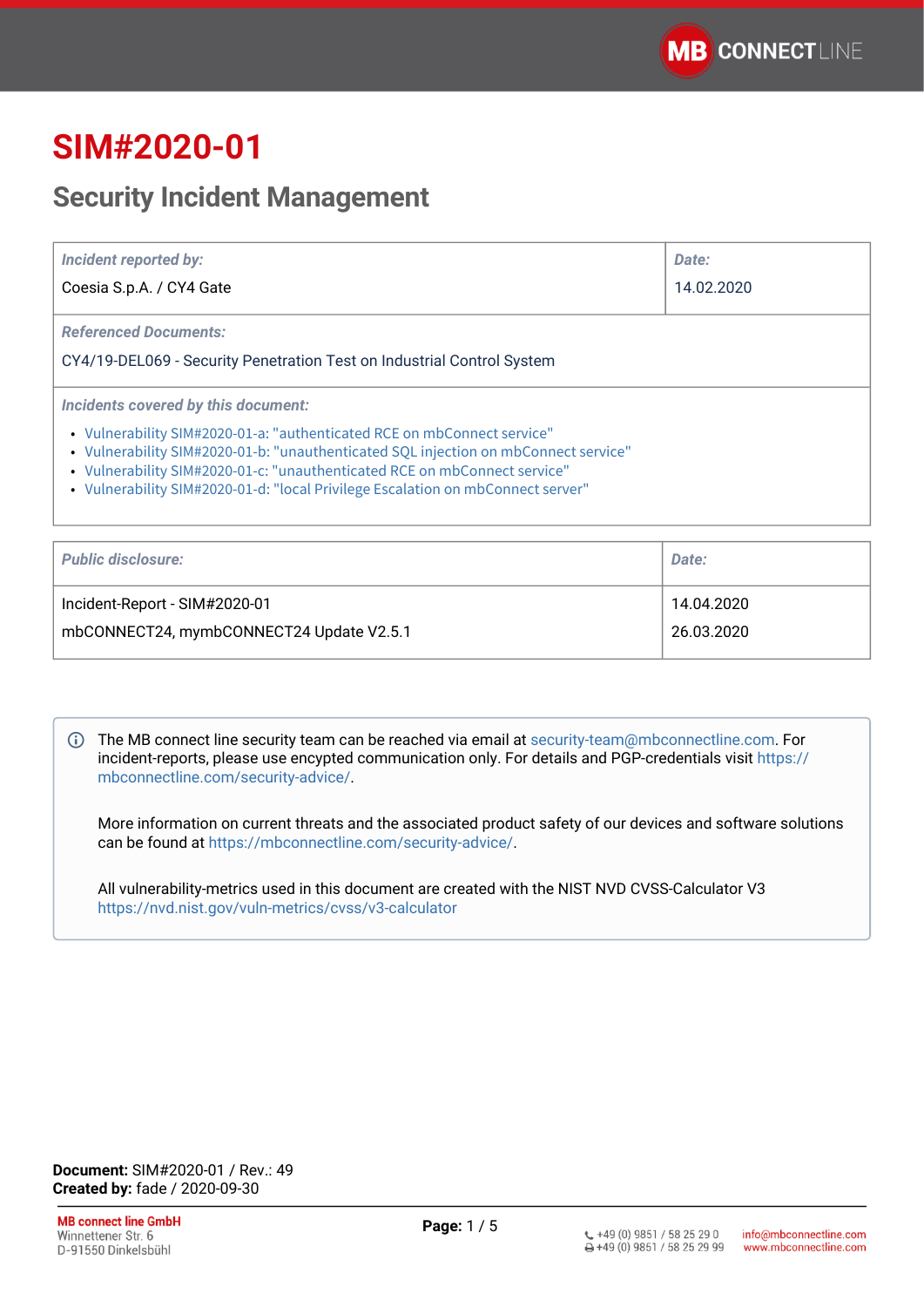## <span id="page-1-0"></span>**Vulnerability SIM#2020-01-a**: "authenticated RCE on mbConnect service"

#### Details

#### *CVE:*

[CVE-2020-10382](https://cve.mitre.org/cgi-bin/cvename.cgi?name=CVE-2020-10382)

#### *Description:*

An issue was discovered in the mymbCONNECT24 and mbCONNECT24 software in all versions through V2.5.0. There is an authenticated remote code execution in the backup-scheduler.

*Solution:* 

Update to latest Version: 2.5.1

### Affected Products

| <b>Product:</b>            | <b>Version:</b> | <b>Update:</b> |
|----------------------------|-----------------|----------------|
| mbCONNECT24, mymbCONNECT24 | $\leq$ = 2.5.0  | 2.5.1          |

| <b>CVSS Base Score: 7.2</b>    |                                                         |
|--------------------------------|---------------------------------------------------------|
| Impact Subscore:   5.9         |                                                         |
| Exploitability Subscore:   1.2 |                                                         |
|                                | CVSS v3.1 Vector:   AV:N/AC:L/PR:H/UI:N/S:U/C:H/I:H/A:H |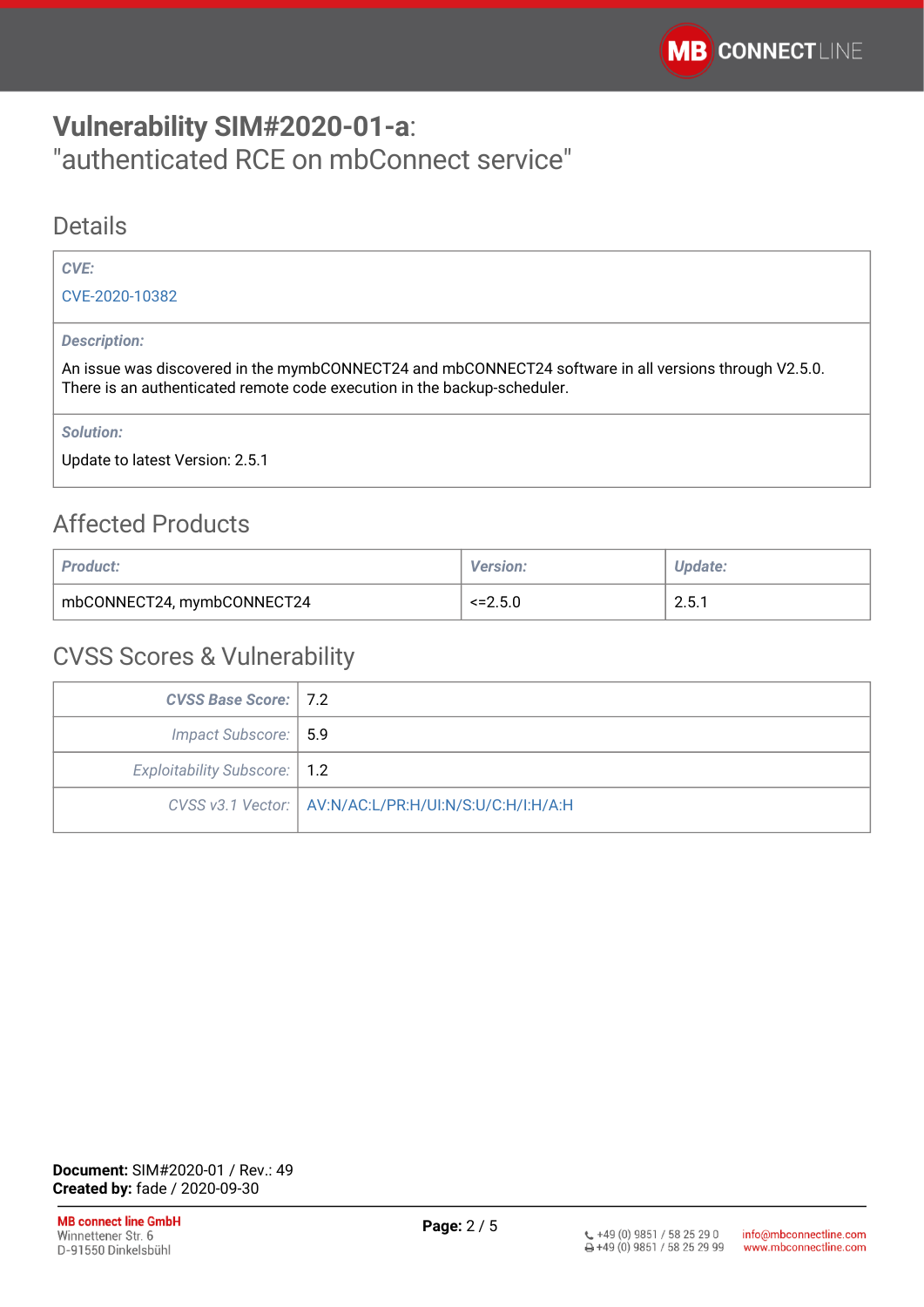## <span id="page-2-0"></span>**Vulnerability SIM#2020-01-b**:

"unauthenticated SQL injection on mbConnect service"

#### Details

#### *CVE:*

[CVE-2020-10381](https://cve.mitre.org/cgi-bin/cvename.cgi?name=CVE-2020-10381)

#### *Description:*

An issue was discovered in the mymbCONNECT24 and mbCONNECT24 software in all versions through V2.5.0. There is an unauthenticated SQL injection in DATA24, allowing attackers to discover database and table names.

*Solution:* 

Update to latest Version: 2.5.1

### Affected Products

| <b>Product:</b>            | <b>Version:</b> | Update:     |
|----------------------------|-----------------|-------------|
| mbCONNECT24, mymbCONNECT24 | $\leq$ = 2.5.0  | 251<br>2.J. |

| <b>CVSS Base Score:   5.3</b> |                                                         |
|-------------------------------|---------------------------------------------------------|
| Impact Subscore:   1.4        |                                                         |
| Exploitability Subscore: 3.9  |                                                         |
|                               | CVSS v3.1 Vector:   AV:N/AC:L/PR:N/UI:N/S:U/C:L/I:N/A:N |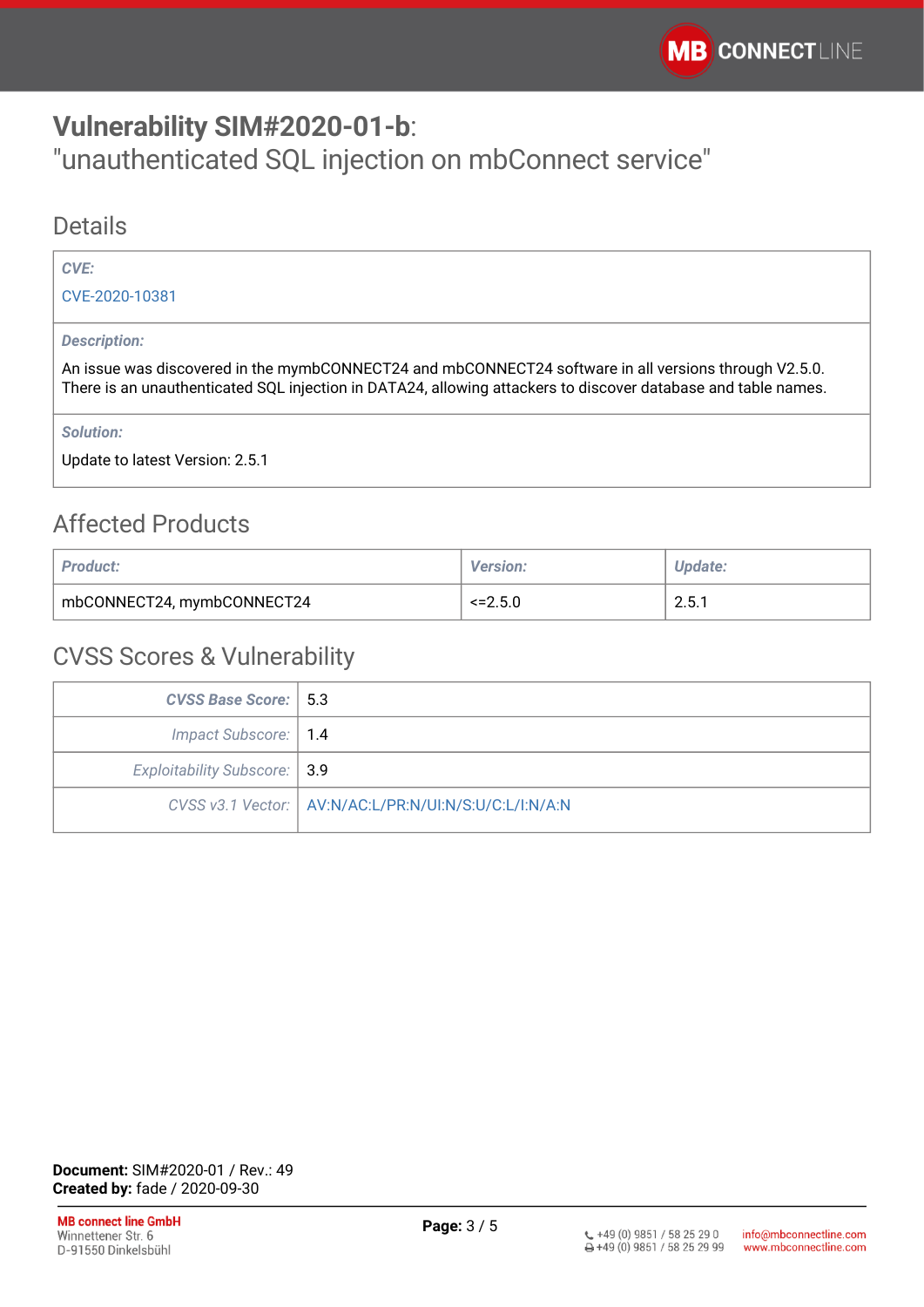## <span id="page-3-0"></span>**Vulnerability SIM#2020-01-c**: "unauthenticated RCE on mbConnect service"

#### Details

#### *CVE:*

[CVE-2020-10383](https://cve.mitre.org/cgi-bin/cvename.cgi?name=CVE-2020-10383)

#### *Description:*

An issue was discovered in the mymbCONNECT24 and mbCONNECT24 software in all versions through V2.5.0. There is an unauthenticated remote code execution in the com\_mb24sysapi module.

*Solution:* 

Update to latest Version: 2.5.1

### Affected Products

| <b>Product:</b>            | <b>Version:</b> | <b>Update:</b> |
|----------------------------|-----------------|----------------|
| mbCONNECT24, mymbCONNECT24 | $\leq$ = 2.5.0  | 2.5.1          |

| CVSS Base Score:   9.8       |                                                         |
|------------------------------|---------------------------------------------------------|
| Impact Subscore:   5.9       |                                                         |
| Exploitability Subscore: 3.9 |                                                         |
|                              | CVSS v3.1 Vector:   AV:N/AC:L/PR:N/UI:N/S:U/C:H/I:H/A:H |